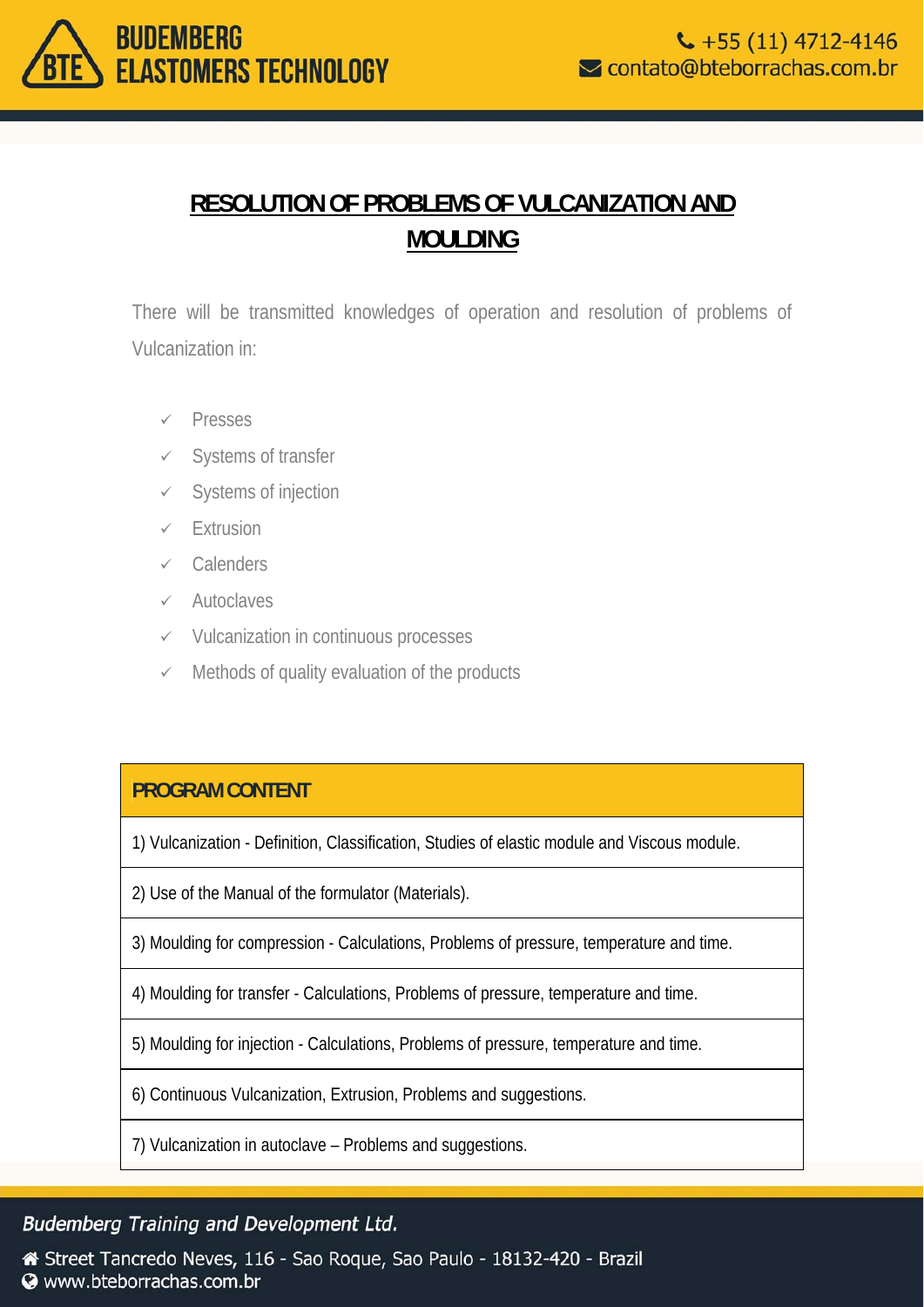# **BUDEMBERG ELASTOMERS TECHNOLOGY**

### **PROGRAM CONTENT**

- 8) Study of the curve of vulcanization as assistant of resolution of problems.
- 9) Probable formulated corrections.
- 10) Simulation of Problems of injection, autoclave and injecting.
- 11) Processual updating.
- 12) Discussion of real problems.

#### **DURATION TIME**

 $\checkmark$  20 hours.

#### **PREREQUISITE**

 $\checkmark$  People with factory practice.

#### **TARGET AUDIENCE**

 $\checkmark$  Technicians, engineers, supervisors and people with practical factory involved in the production of the compounds, production scheduling, process and product development staff.

#### **SUPPORT**

 $\checkmark$  It will be necessary to play handouts, I need overhead projector and whiteboard to teach and clarify the content.

#### Budemberg Training and Development Ltd.

Street Tancredo Neves, 116 - Sao Roque, Sao Paulo - 18132-420 - Brazil Www.bteborrachas.com.br